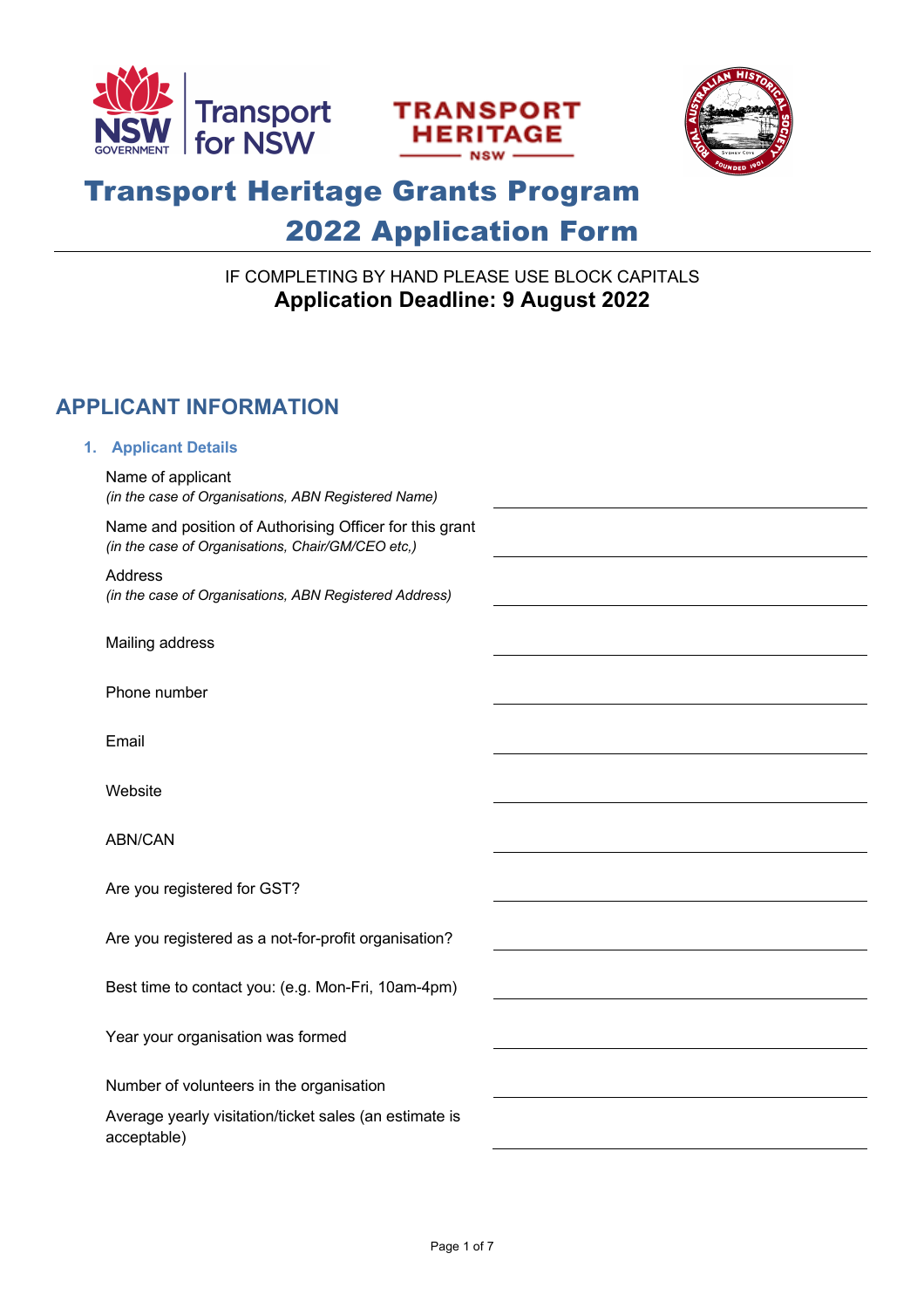#### **2. Eligibility**

| Individuals                                          |                                                                                                                                                                                                                                                                    | Organisations |                                                                                                                                                                                                        |
|------------------------------------------------------|--------------------------------------------------------------------------------------------------------------------------------------------------------------------------------------------------------------------------------------------------------------------|---------------|--------------------------------------------------------------------------------------------------------------------------------------------------------------------------------------------------------|
| I am a Member of Transport Heritage NSW              |                                                                                                                                                                                                                                                                    |               | My organisation has heritage transport and/or NSW<br>heritage or history as one of its objects or purposes                                                                                             |
|                                                      | Yes                                                                                                                                                                                                                                                                |               | Yes                                                                                                                                                                                                    |
|                                                      | No                                                                                                                                                                                                                                                                 | $\Box$        | No                                                                                                                                                                                                     |
|                                                      | If yes, what type?                                                                                                                                                                                                                                                 |               |                                                                                                                                                                                                        |
|                                                      | NOTE: Individuals who are not members of THNSW are<br>ineligible. If you are applying as an individual and you are<br>not a member of THNSW, you must be approved as a<br>member prior to submitting your application form.                                        |               | Note: you must provide a copy of your constitution.<br>Organisations must have transport heritage and/or NSW<br>heritage or history as one of their constitutional objects in<br>order to be eligible. |
| Insurance                                            |                                                                                                                                                                                                                                                                    |               |                                                                                                                                                                                                        |
| Do you have the relevant insurance for your project? |                                                                                                                                                                                                                                                                    |               |                                                                                                                                                                                                        |
|                                                      | Yes                                                                                                                                                                                                                                                                |               |                                                                                                                                                                                                        |
|                                                      | No                                                                                                                                                                                                                                                                 |               |                                                                                                                                                                                                        |
|                                                      | If yes, what type of insurance policies do you hold?                                                                                                                                                                                                               |               |                                                                                                                                                                                                        |
| Ownership                                            |                                                                                                                                                                                                                                                                    |               |                                                                                                                                                                                                        |
|                                                      | Are you the legal owner of any asset or intellectual property to be used in this project?                                                                                                                                                                          |               |                                                                                                                                                                                                        |
|                                                      | Yes                                                                                                                                                                                                                                                                |               |                                                                                                                                                                                                        |
|                                                      | Please attach evidence of ownership to this application                                                                                                                                                                                                            |               |                                                                                                                                                                                                        |
|                                                      | No<br>If no, the legal owner is                                                                                                                                                                                                                                    |               |                                                                                                                                                                                                        |
|                                                      | Please attach evidence showing the relationship between the grant applicant and the asset/intellectual property to<br>this application (e.g. lease, custody management agreement) or a copyright consent form available under THNSW<br>grants on the RAHS website. |               |                                                                                                                                                                                                        |
|                                                      | Do you have approval from the legal owner to undertake the project?                                                                                                                                                                                                |               |                                                                                                                                                                                                        |
|                                                      | Yes                                                                                                                                                                                                                                                                |               |                                                                                                                                                                                                        |

*Please attach evidence of approval*

 $\Box$  No

*Project is ineligible for funding*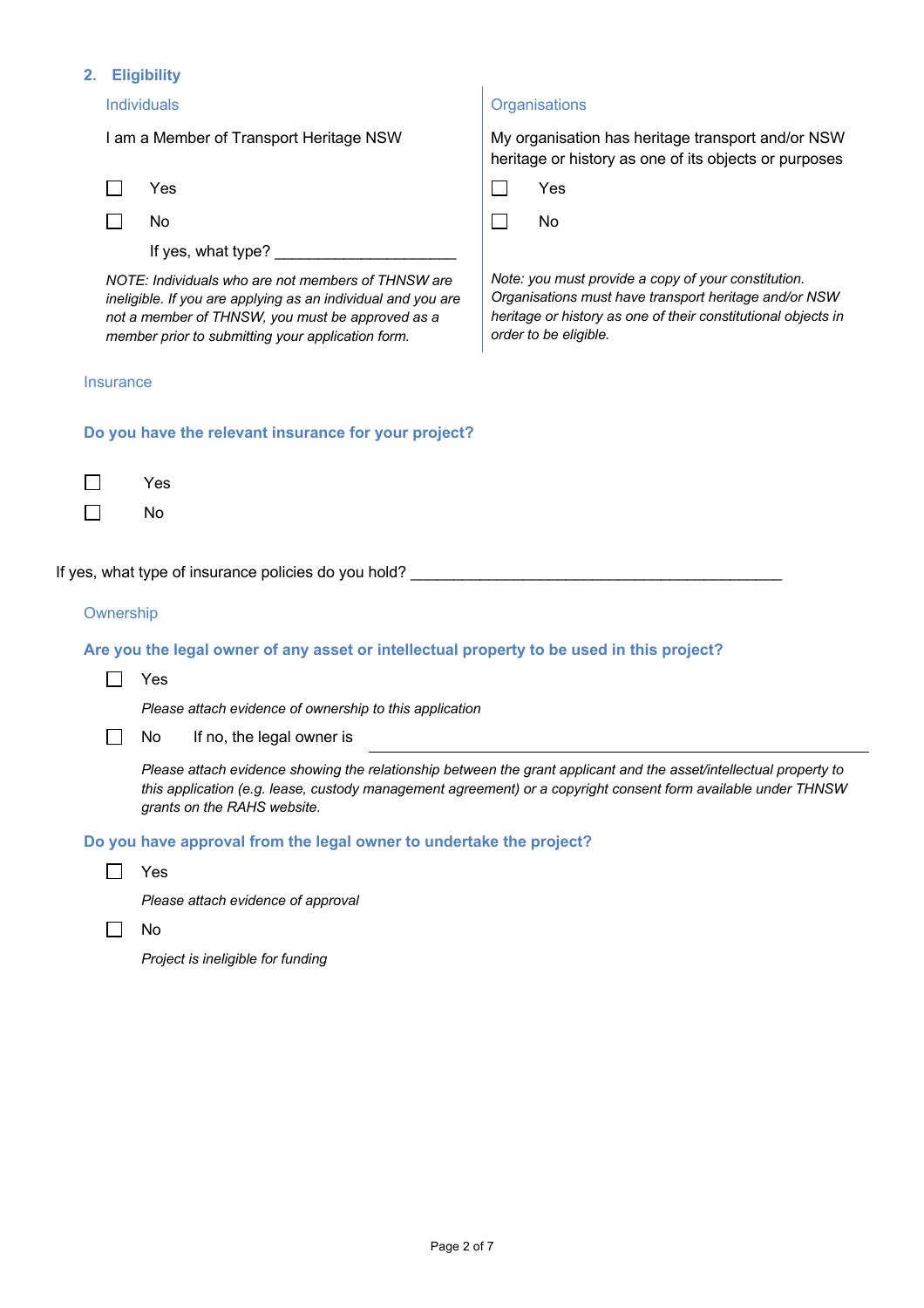### **PROJECT INFORMATION**

Responses may be provided separately from this application form if required. Please advise under each question if the response is provided elsewhere.

- **3. Project Title:**
- **4. Grant amount requested:**

Note: This is the *GST inclusive* amount.

#### **5. Project Category:**

*Note: see application guidelines for explanation of categories*

- Restoration, reconstruction or preservation of a heritage transport item (building, infrastructure or movable)
- Exhibition, interpretation, education or publication relating to heritage transport
- $\Box$  Study, consultation, report or review that will assist in managing a heritage transport place or item (conservation management plans, statements of significance, heritage management plans)
- **6. In no more than 500 words, please describe your project (include an image if appropriate).**
- **7. In no more than 300 words, please outline the aims, rationale and intended outcome/s of the project:**
- **8. In no more than 300 words, describe how this project will promote understanding, engagement or improve the management of heritage transport in NSW:**
- **9. In no more than 300 words, please outline how your project will be relevant and useful to your target audience, and/ or benefit the community or the preservation of heritage transport in NSW:**
- **10. In no more than 300 words, please outline how you will measure the success of your project.**
- **11. In no more than 300 words, please outline where and how you will undertake the project, including an overview of your planning, governance and administration capacity for the project to ensure its successful completion:**
- **12. In no more than 300 words, please outline your / your organisation's expertise, experience, capacity, and viability to manage the proposed project successfully to completion:**

*Please attach evidence as appropriate, including accreditation, safety management systems, annual reports, letters of support, CVs etc.* 

**13. In no more than 300 words, please outline how the community will participate in or engage with the project:**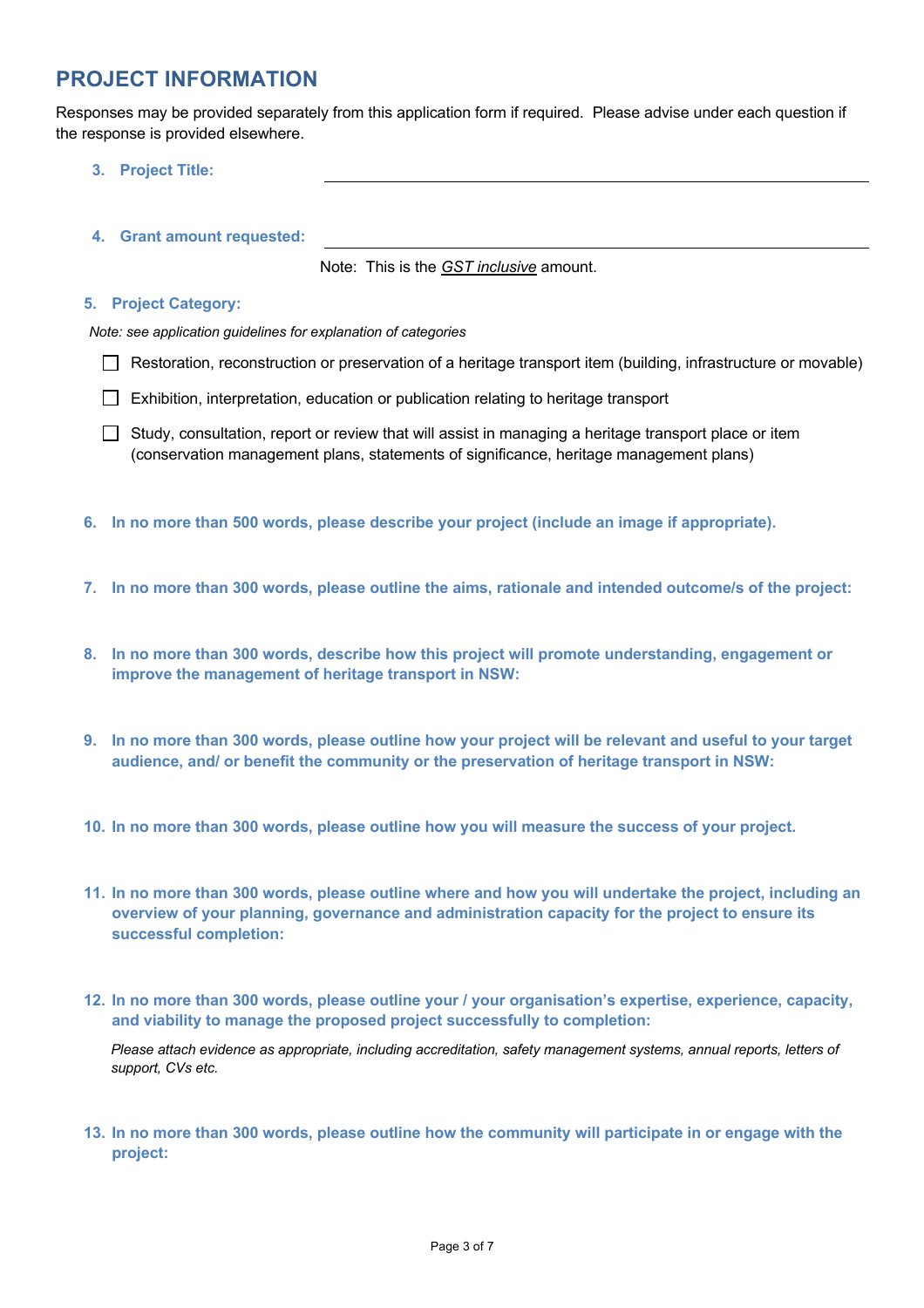## **TIMEFRAME AND KEY MILESTONES - PROJECT VIABILITY**

Responses may be provided separately from this application form if required. Please advise under each question if the response is provided elsewhere.

#### **14. Anticipated grant project dates (approximate Month/Year):**

*Note: activities for which grant funding is sought must start after October 2022 and be completed before November 2023*

| Start Date: |  |
|-------------|--|
|             |  |

End Date :

#### **15. Target milestones for the grant project:**

*Note: You are only required to list milestones associated with your grant request. If providing a separately prepared project plan, please ensure all the information requested below is included.*

| #              | <b>Project milestone</b> | <b>Critical path tasks</b> | Time estimate | <b>Expected</b><br>completion<br>date |
|----------------|--------------------------|----------------------------|---------------|---------------------------------------|
| 1              |                          |                            |               |                                       |
| $\overline{2}$ |                          |                            |               |                                       |
| 3              |                          |                            |               |                                       |
| 4              |                          |                            |               |                                       |
| 5              |                          |                            |               |                                       |
| 6              |                          |                            |               |                                       |

**16. Is this grant project part of a larger overall project or series of projects or dependencies?**

 $\Box$ No stand-alone project

 $\Box$ 

Yes If yes, please provide summary details of the larger project so that your grant request can be understood in context:

**17. If your grant project is part of a larger project or body of work, please outline how you/your organisation intends to fund the rest of the work.**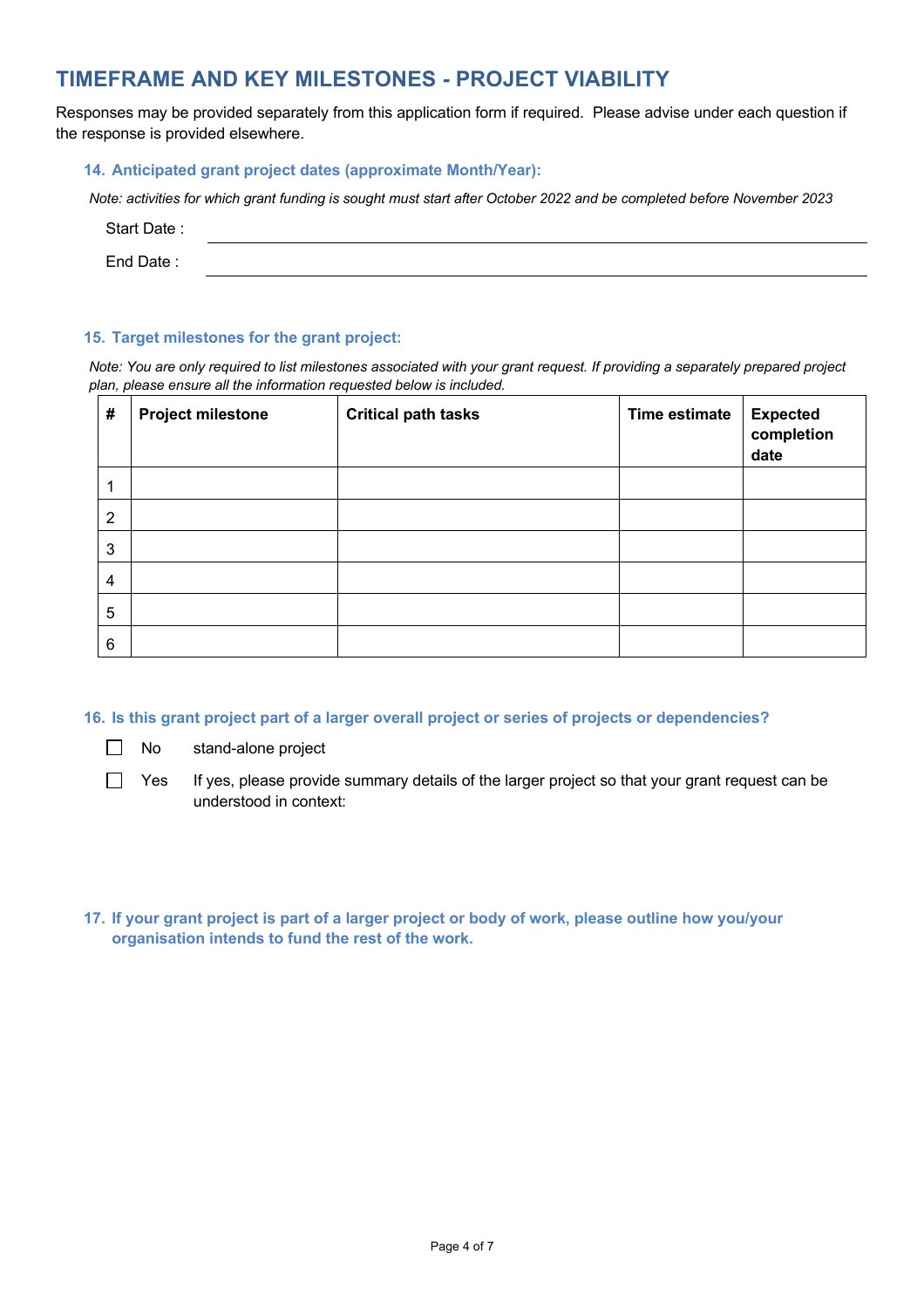# **PROJECT BUDGET AND FUNDING SOURCES - PROJECT VIABILITY**

#### **18. Please provide a full budget by funding source, including estimated in-kind contributions:**

*Note: If providing a separately prepared budget, please ensure all the information requested below is included.* 

| Task, activity or materials  | <b>Grant funding</b><br>contribution<br>(including GST) | <b>Other funding</b><br>contribution<br>(include source) | <b>TOTAL project</b><br>costs |
|------------------------------|---------------------------------------------------------|----------------------------------------------------------|-------------------------------|
| 1.                           | \$                                                      | \$                                                       | \$                            |
| 2.                           | \$                                                      | \$                                                       | \$                            |
| 3.                           | \$                                                      | S                                                        | \$                            |
| 4.                           | \$                                                      | \$                                                       | \$                            |
| 5.                           | \$                                                      | \$                                                       | \$                            |
| <b>Total (including GST)</b> | \$                                                      | \$                                                       | \$                            |
|                              | total grant funding<br>requested                        |                                                          |                               |

#### **19. What is the estimated value of labour required (paid and volunteer)?**

*Note: The recommended estimated equivalent rate for volunteers is \$25/hour if no other value is available.*

| <b>Role description</b> | <b>Role type</b><br>(paid / volunteer) | <b>Estimated hours</b> | <b>Hourly rate</b><br>(actual / estimate) | <b>TOTAL labour</b><br>costs |
|-------------------------|----------------------------------------|------------------------|-------------------------------------------|------------------------------|
|                         |                                        |                        |                                           |                              |
|                         |                                        |                        |                                           |                              |
|                         |                                        |                        |                                           |                              |
|                         |                                        |                        |                                           |                              |

**20. Has you/your organisation received any other grants in the last two (2) years?**

|--|--|

 $\Box$  Yes

If yes, please provide details for other grants:

| Grant source:                              |  |
|--------------------------------------------|--|
| Year:                                      |  |
| Amount:                                    |  |
| Project description:                       |  |
| Successful project<br>completion (Yes/No): |  |

**21. If you are not successful in your current application, how do you intend to continue with the project?**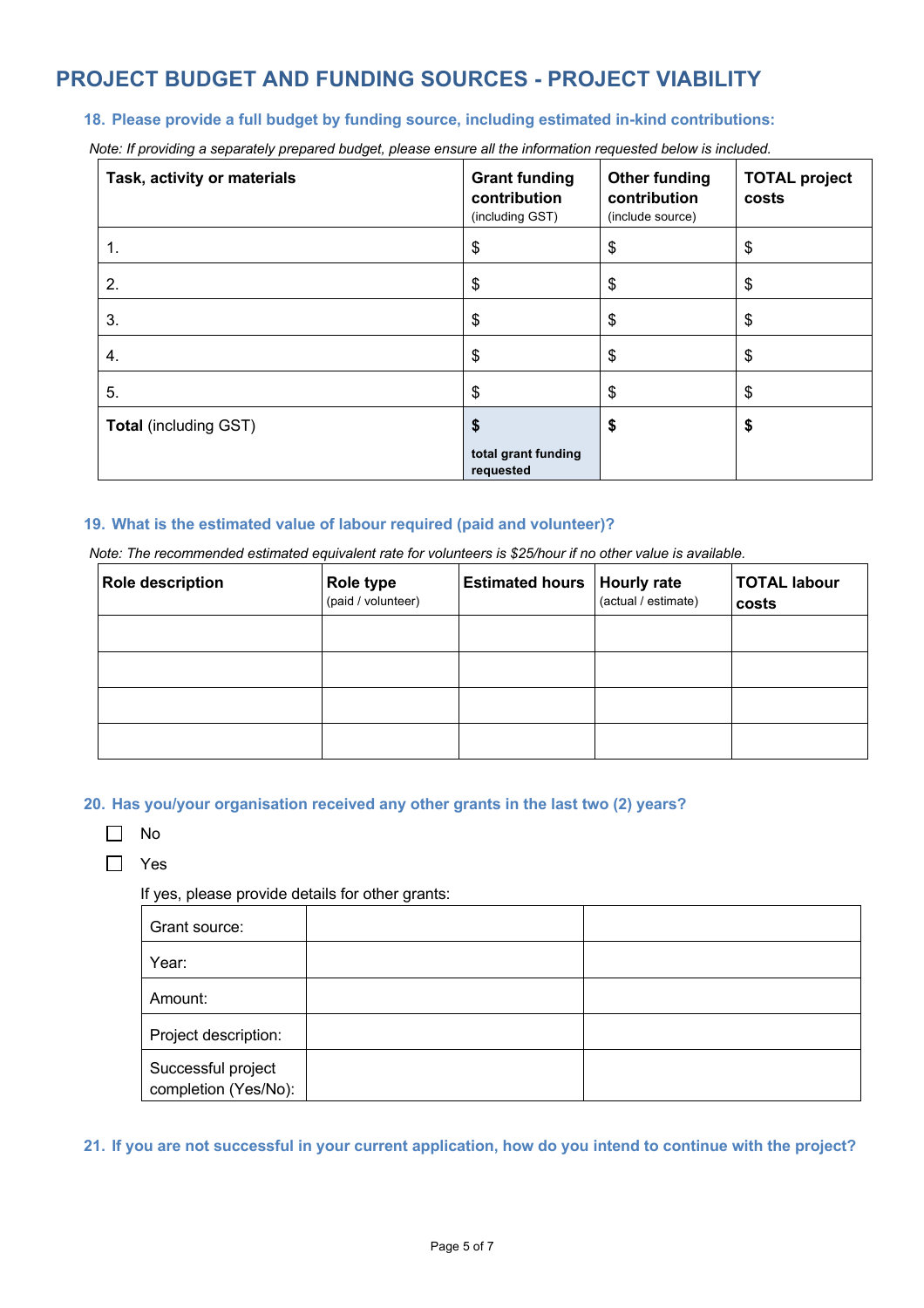# **RESTORATION, RECONSTRUCTION AND PRESERVATION PROJECTS - ADDITIONAL QUESTIONS**

**22. Is the asset listed on the NSW State Heritage Register or Inventory (SHR or SHI)?**

| Yes. | The SHR / SHI number is: |
|------|--------------------------|
|------|--------------------------|

 $\Box$ No

 $\Box$ 

#### **23. Please describe the heritage significance of the asset/s**

*Information on how to answer this question is available in the "Understanding Heritage Significance" section under THNSW grants on the RAHS website*

#### **24. Please describe the overall condition of the asset/s**

*Information on how to answer this question is available in the "Understanding Heritage Significance" section under THNSW grants on the RAHS website*

**25. Please list a scope of work to the asset/s, including which part/s are included in this project and the evidence and research you are using to inform the work.** 

*List drawings, documents, photographs or physical evidence (such as existing fabric) to support each item.* 

**26. Please outline any additional approvals external to you/your organisation required for this work.**

*Please attach evidence that you have obtained these. Only projects that have already received the necessary approvals prior to application will be eligible.* 

**27. Please outline the intended use of the asset/s after the project is completed.**

*(Commercial/ heritage/ tourism/ community operations, museum display, public landmark etc.)*

- **28. Please outline any ongoing maintenance requirements following the completion of this project, and how you will manage these.**
- **29. Please outline the heritage impact of your project on the heritage item.**

### **SUPPORTING ATTACHMENTS**

**Corganisation's constitution:** you must provide the objectives, constitution and/or rules of your organisation showing transport heritage and/or local history and heritage as one of its objects.

**Organisation's current Strategic Plan**

**Proof of insurance:** you must provide evidence of any insurance policy/s you have for Public Liability, Professional Indemnity, Workers' Compensation or other policy relevant to your project.

**Proof of applicant capacity and sustainability:** Annual reports, letters of support, CVs etc. as appropriate.

**Proof of ownership/ relationship to the asset:** if applying for Restoration, Reconstruction and Preservation Project you must provide evidence of your ownership of or your relationship to the asset (e.g. licence, CMA, other).